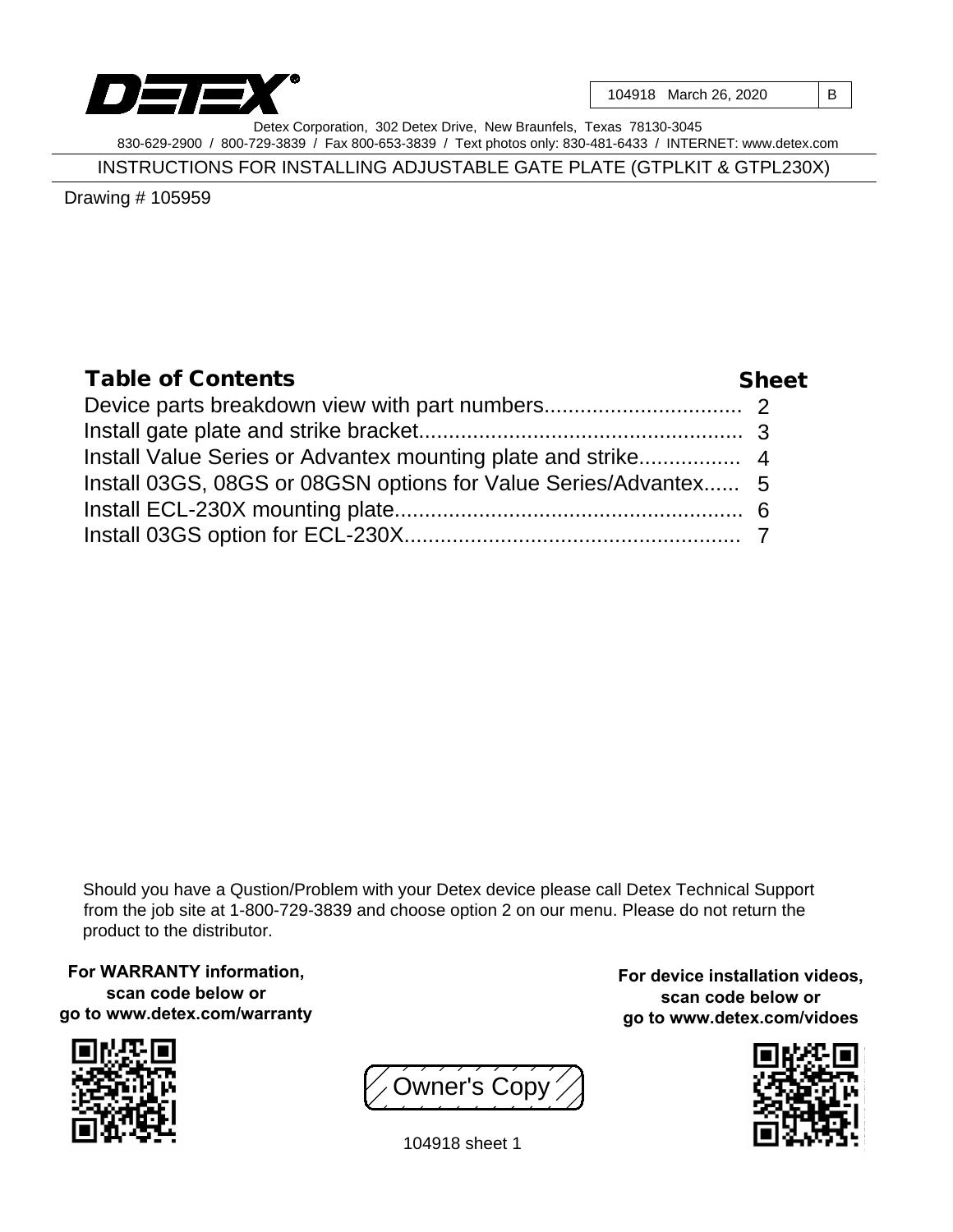

NOTE: Gates vary in many ways and installations will vary. This instruction provided the steps to install gate plate. The installer must use their best judgement when adjusting the strike bracket and exit device for the best installation.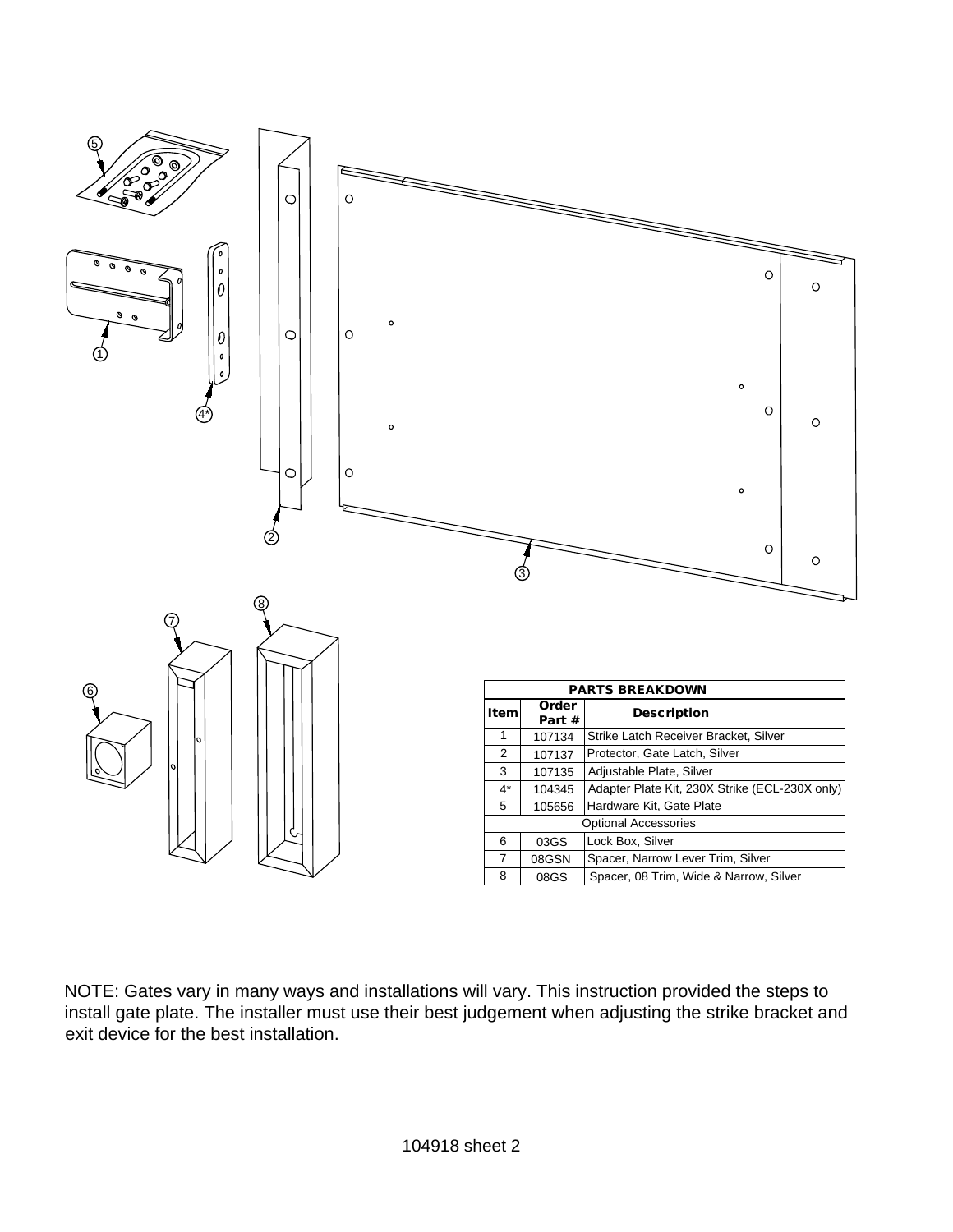## **Installing the Adjustable Gate Plate**

Tools required: Safety glasses, Pencil, Level, Power drill, Screwdriver, Tape measure

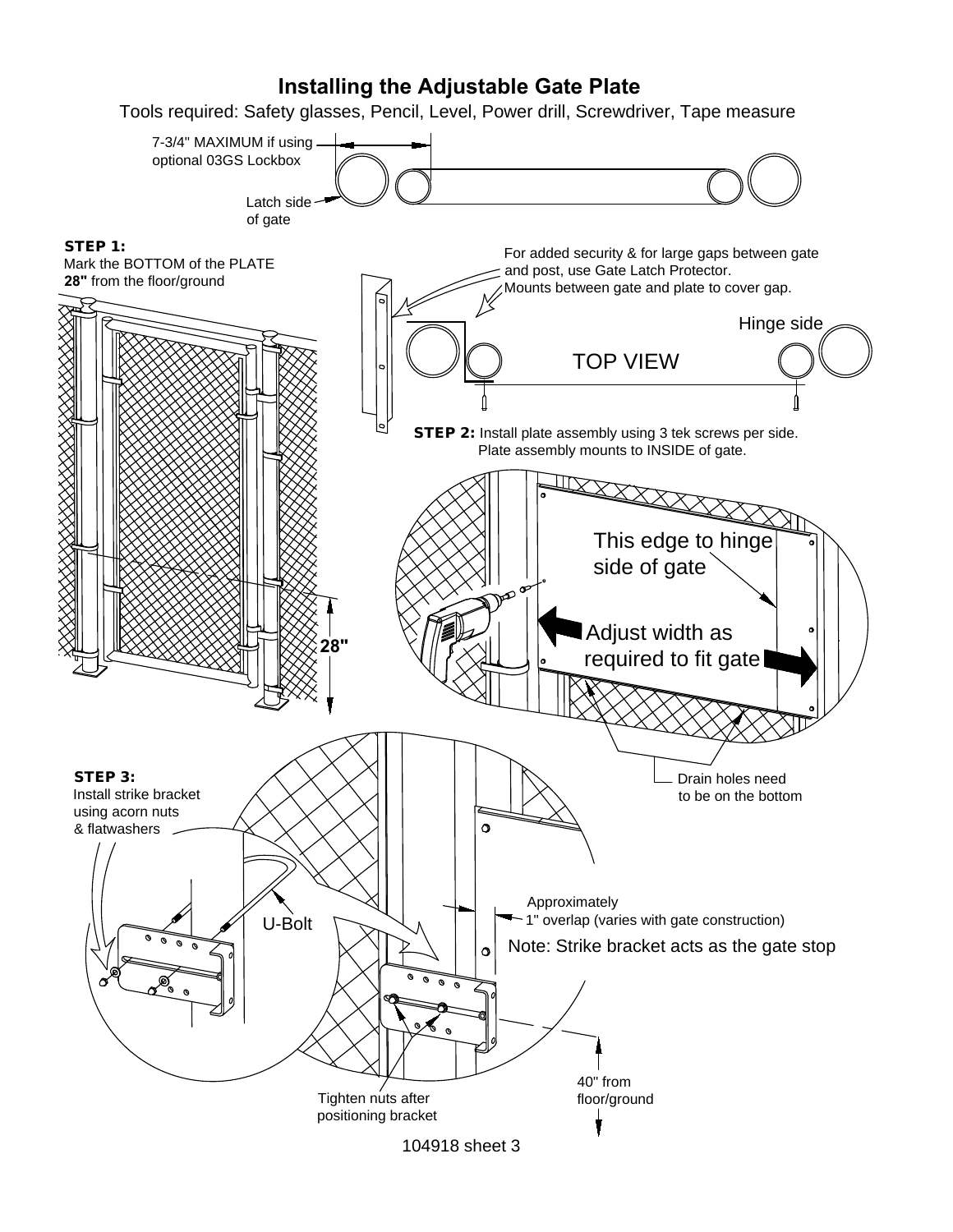# **Detex panic device gate mounted instructions (Value Series shown, Advantex similar)**

(continued from sheet 2)

#### STEP A: Install device mounting plate

Detex panic device mounting hardware supplied with Detex device.



### *A4: NOTE: IF 03GS Lock Box or 08GS / 08GSN Trim Spacers are to be used, see next page before doing step A4.*



104918 sheet 4 Continue exit device installation using instructions supplied with exit device.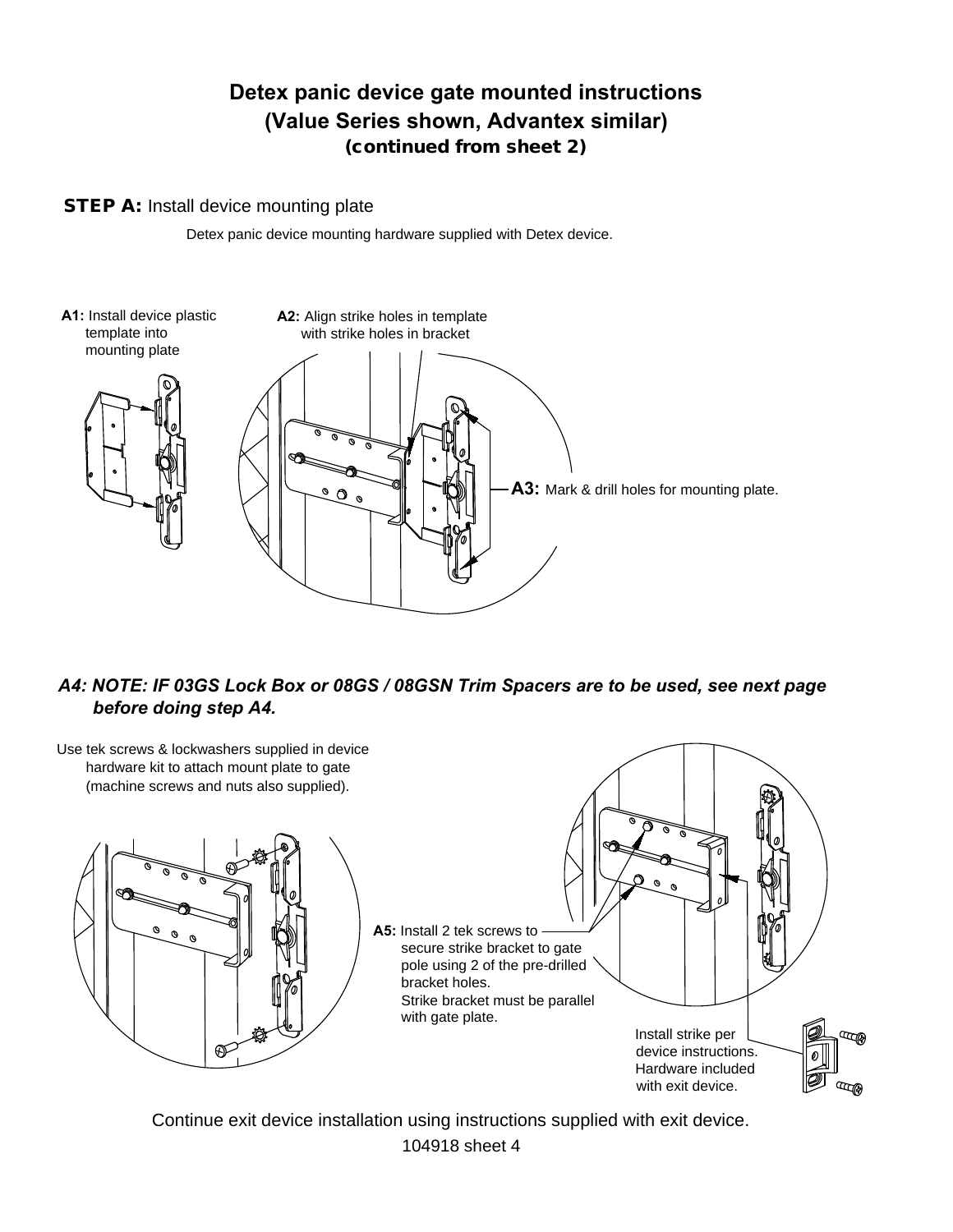

104918 sheet 5

ക്

<sup>08</sup>GS Trim Spacer (can be used with 4 or 2 standoff trims such as EU2W)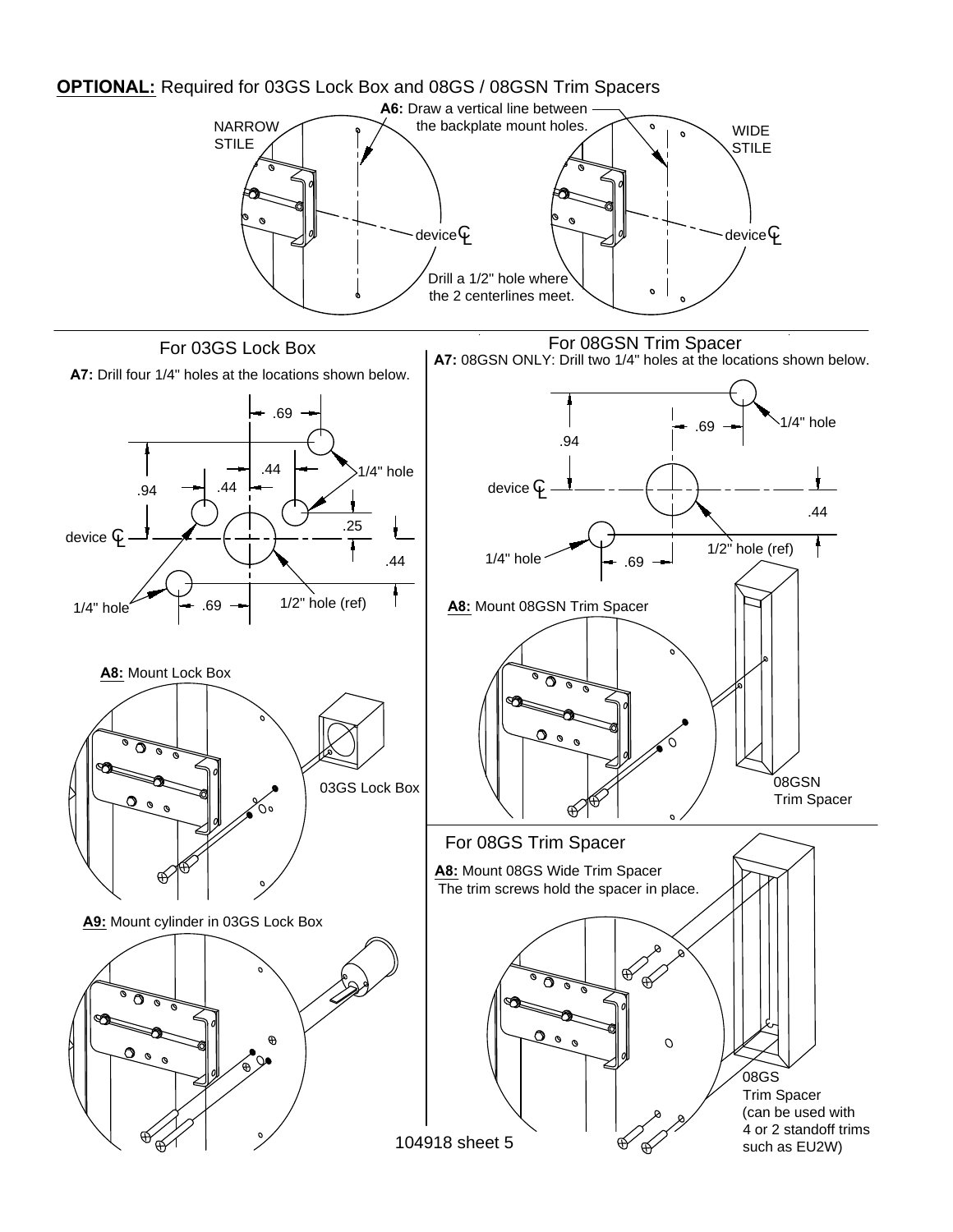## ECL-230X device gate mounted instructions (continued from sheet 2)



104918 sheet 6